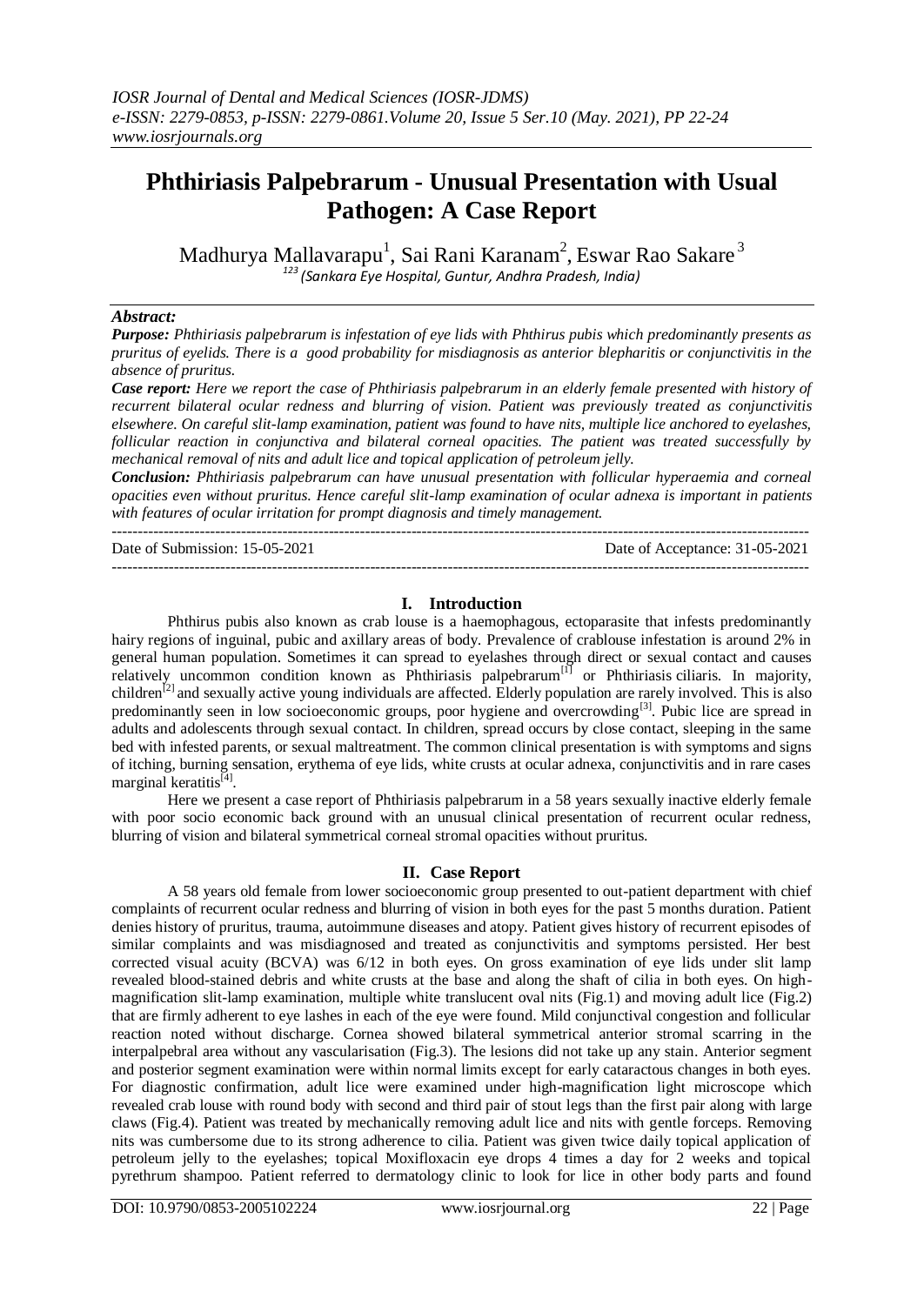negative. Patient was also screened for venereal diseases. Patient was advised to wash all the clothing, beddings and screening of other family members. At 10 days follow-up no nits or lice were found and congestion relieved. Patient was advised to continue treatment for another week and advised follow up after 2 weeks.



Figure: 1. transparent nits along the shaft of cilia (blue arrow)



Figure: 3. corneal opacities in the interpalpebral area



Figure: 2. adult lice at the base of cilia (yellow arrows)



Figure: 4. adult louse under light microscopy with typical morphology

## **III. Discussion**

Humans can be infested with mainly three types of lice (i.e. pediculus capitis or head louse, pediculus corporis or body louse and phthirus pubis or crab louse)<sup>[5]</sup>. Phthirus pubis commonly appears on the hair bearing areas of the body like pubic, inguinal, thighs, scalp and axillary areas<sup>[6]</sup> and sometimes it can crawl to other hairy areas of body. When eyelashes are infested by phthirus pubis it is known as Phthiriasis palpebrarum. Crab louse is an obligate parasite and can be differentiated from other body louse by having crab like round body with second and third stout pair of legs and large claws which can facilitate clinging to the hair<sup>[7]</sup> as demonstrated in present case report shown in Fig.4. It can stay outside body only for 24-48 hours<sup>7</sup>.

It spreads mainly by sexual contact or direct close contacts. Indirect transmission can be by sharing clothes, bedding linen infected with nits. It is more common in low socioeconomic groups due to overcrowding and poor hygienic conditions<sup>[5]</sup>. Presence of infection in children can be a concern for child abuse<sup>[3]</sup>. It affects mainly children and young adults<sup>[8]</sup>.

It is usually bilateral in origin although unilateral cases been reported<sup>[9]</sup>. The chief complaint in most of the cases is pruritus around eye lashes. It can be easily missed with blepharitis due to different etiologies like seborrheic, infective or allergic origin. Pruritus of other hair bearing areas of body suggests infestation by crab louse in those parts. Other associated symptoms and signs include pain and burning sensation of eye lid, erythema of eye lids, follicular reaction of conjunctiva and preauricular lymphadenopathy especially in secondary bacterial infections<sup>[1]</sup>. In most of the case reports corneas were clear although few reports showed marginal keratitis changes<sup>[10]</sup>. In our present case reports patient has no complaint of pruritus and corneal